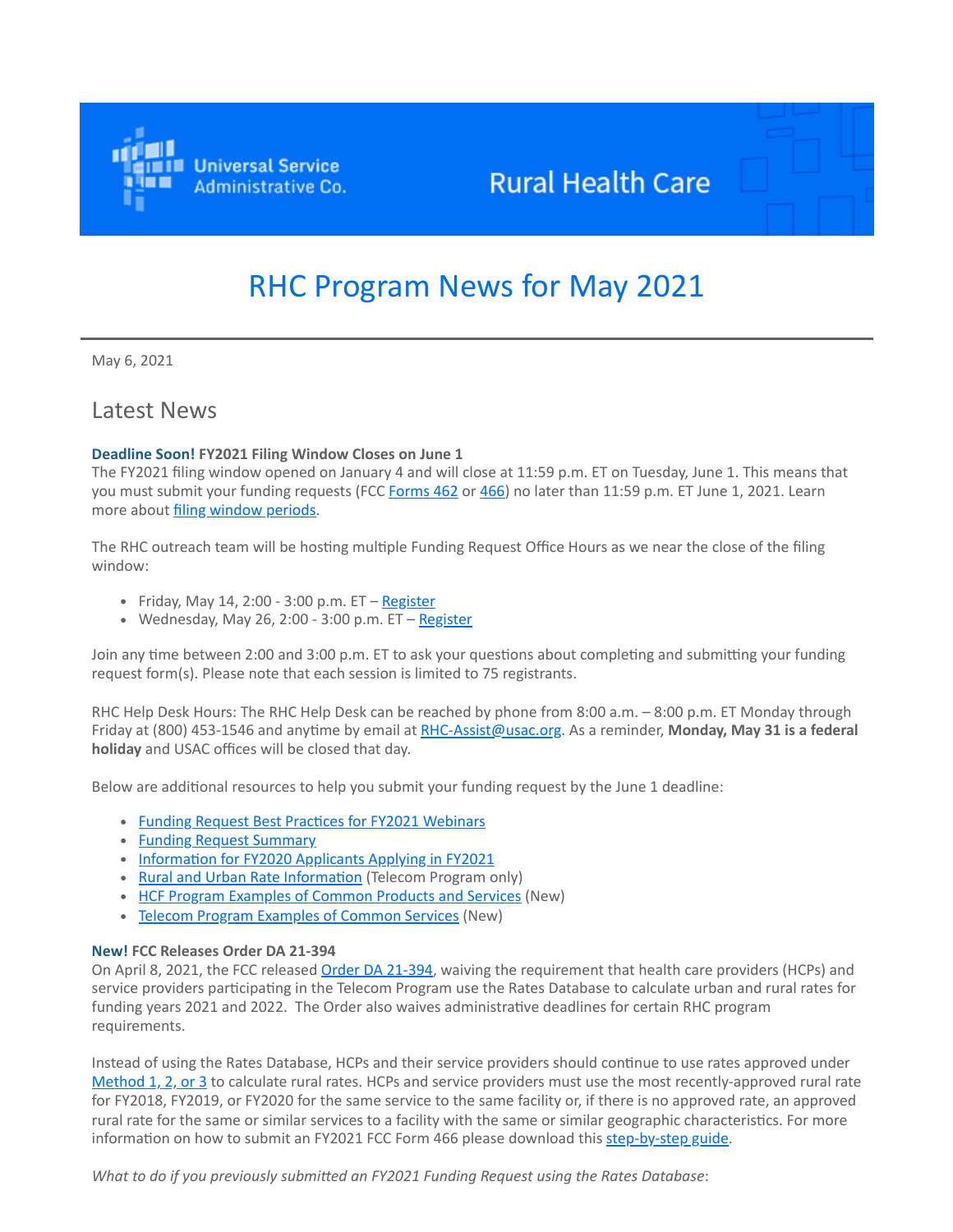If you have previously submitted an FY2021 funding request using the rates database prior to the release of the Order, you must [recall your FCC Form 466](https://click.outreach.usac.org/?qs=4d723ffd2719086dddeac3211686f88231a0bd2f7969d25f290301adccd2fed4956bb364126b9c87a1f237af1d3814bca23205f485e7c3dd) and resubmit in My Portal with the correct rate. **Note**: recalling a form completely removes the form from USAC's queue. You should only recall forms during a filing window, doing so after the close of the filing window removes your FCC Form 466 from funding consideration.

In addition, the Order waives the following administrative deadlines to provide all RHC program applicants with additional time to comply with requirements:

- Service delivery deadline for FY2020 extended by one year to June 30, 2022.
- Invoice filing deadline for FY2020 extended by 120 days.
- Response times to USAC's information requests extended by an additional 28 days if an applicant requests the extension before the expiration of the initial 14-day deadline. This relief applies to information requests issued from April 8, 2021 through December 31, 2021.

### **New! FY2022 Filing Window Dates Announced**

The FY2022 funding request filing window will open on December 1, 2021 and close on April 1, 2022. As a reminder, applicants can start submitting their FCC Forms 461 and 465 to request services and begin the competitive bidding process on July 1, 2021. View the **FY2022 [Program Calendar](https://click.outreach.usac.org/?qs=4d723ffd2719086d22e71d6c07f860ca21ef97428246b59da33c1e3054924b44d88715036fba5352964f13d5e9c32382973bc4f79536a9d2)**.

## Important Reminders

### **Invoicing Best Practices**

Please keep in mind that once you receive an approved funding commitment you should follow the necessary steps to invoice prior to your invoicing deadline(s):

- **FY2019 applicants**: Last year, the FCC released two invoicing deadline waivers to HCF program applicants, [resulting in many FY2019 FRNs having March or June invoicing deadlines \(read O](https://click.outreach.usac.org/?qs=4d723ffd2719086dfe447bdec7686b67f97d7f8b736f4ecf84c967adac3cc234482e44af075ff928af36151f06a1c41e45eb4814aa21f3a9)[rder 20-345](https://click.outreach.usac.org/?qs=4d723ffd2719086d5f7bb2695ebb10230281e2a7d79d811828328cb24e0a553d1d77491409f6eae1e97cf3ef66e0e50c518e675590fe4bbc) [and Order 20-](https://click.outreach.usac.org/?qs=4d723ffd2719086dfe447bdec7686b67f97d7f8b736f4ecf84c967adac3cc234482e44af075ff928af36151f06a1c41e45eb4814aa21f3a9) 1092 ). To see if your HCP has an upcoming FY2019 invoicing deadline, use the Invoice Deadline Lookup Tool or view your deadline in My Portal. As a reminder, the HCF invoicing process is a joint process between the [HCP and its service provider. For information on how to file your FCC Form 463, watch the FY2019 Invoicing](https://click.outreach.usac.org/?qs=4d723ffd2719086d48c9f28e3f847272012b33e99eb5296875144f46ab92570f7d33dbbda52ad91fa53bb37b566293e4183c364cb647e998) Best Practices Webinar.
- **FY2020 applicants**: New invoicing guidelines adopted in FCC [Report and Order 19-78](https://click.outreach.usac.org/?qs=40fd9dafb3d7e851f1c099a8cd29230236c06c5b320b28c35fd81facc87a7088fc65105fec3daef92b153d2a3216cf98d8fcf359650d690e) became effective beginning with FY2020 applicants. The invoicing deadline will be four months (120 days) from the service delivery deadline in both the HCF and Telecom programs. Please be sure to respond to any invoicing Information Requests by the 14-calendar day deadline listed in the email. For more information please see the **HCF** invoice page and [Telecom invoice page](https://click.outreach.usac.org/?qs=40fd9dafb3d7e851b18dd9783dfcdcb94e6a57c29a588458929f40afe93e22c4956c277c9dea398be1f877d539973d0eff9a01205f9035e9).

### **New Certifications Requirements for National Supply Chain Now Live**

As a reminder, when service providers log in to My Portal they will see two new Supply Chain certifications included in the FCC Form 463 and Telecom invoice.

The first certification affirms compliance with the [Section 54.9 prohibition](https://click.outreach.usac.org/?qs=40fd9dafb3d7e85178085454d81e0e29efcc4f90a25e82a5b451df61ec0d955ac3ce57e97a1b6b05909c6917bbd838399b44aa48a0c7e2de) on USF support to purchase, obtain, maintain, improve, modify, operate, manage, or otherwise support equipment or services produced or provided by the covered companies deemed to pose a national security threat to the integrity of the communications network or communications supply chain. Huawei Technologies Company and ZTE Corporation, and their parents, affiliates, and subsidiaries, are the two companies that have been officially designated as such threats by the FCC. The second certification affirms compliance with **Section 54.10**, which prohibits the use of any Federal subsidies on any communications equipment and services on the **Covered List**.

- **FY2020 Applicants**: If you requested services or equipment provided or that contain components of products produced by Huawei Technologies or ZTE, or any of their parents, affiliates and subsidiaries in FY2020, you cannot invoice for these funds. Instead, you should immediately request a [service substitution](https://click.outreach.usac.org/?qs=40fd9dafb3d7e851c090b3ed38f82390ba34afdead114dfc19f9c404f3ccd64e6efcf2b06c41d9c68ed70e0e1e156fe662bb78673d42a788) prior to invoicing in order to ensure complete program compliance.
- **FY2021 Applicants**: As you proceed with competitive bidding and submitting funding requests forms, please ensure you are not requesting funding for services or equipment from Huawei Technologies or ZTE, or any of their parents, affiliates and subsidiaries.

Upcoming Audits: In addition, beginning this summer, USAC will conduct audits of compliance with the supply chain rules. To help you prepare, USAC will host a series of webinars so that you can learn more about what to expect if you are selected for an audit.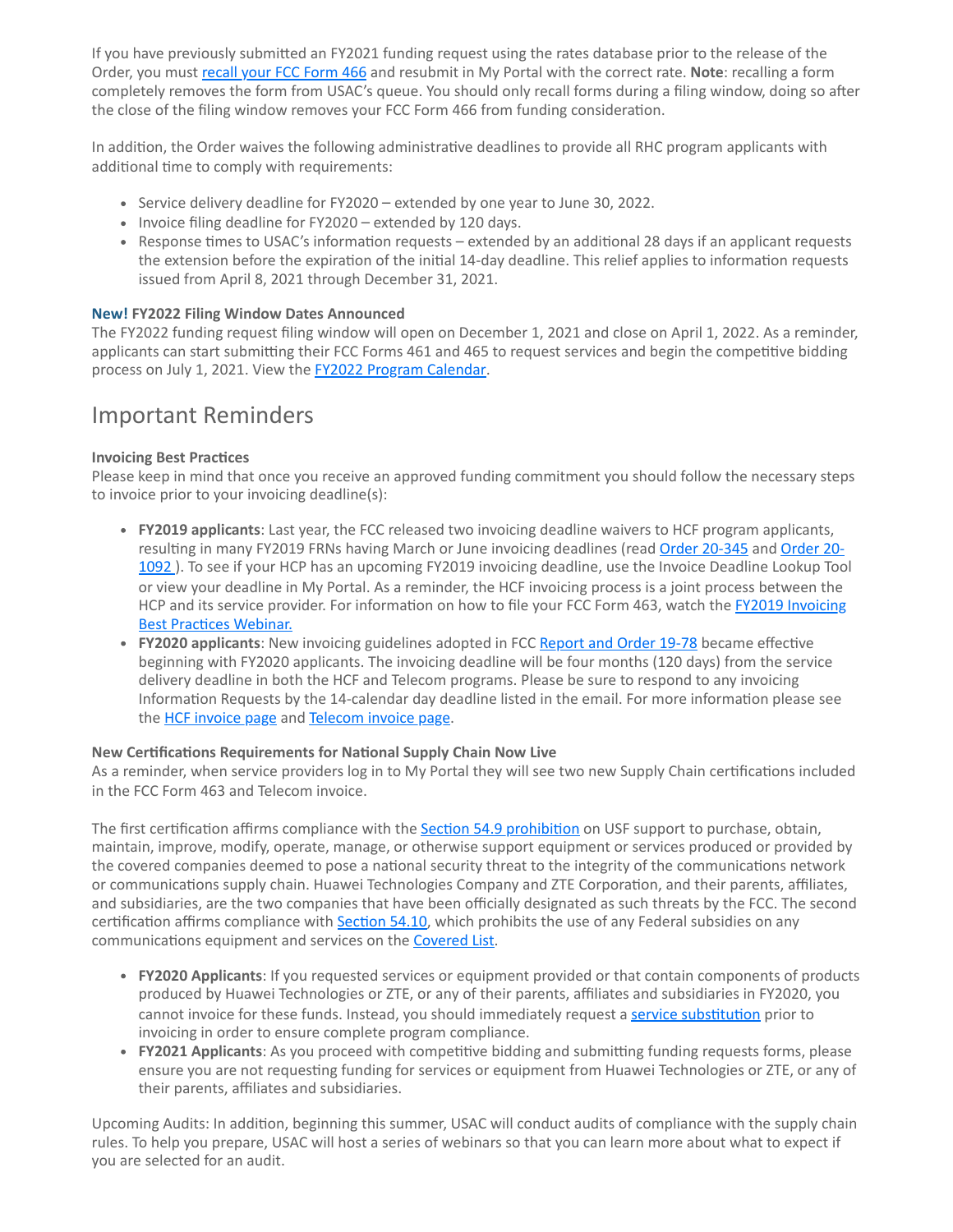Service providers who participate in multiple USF programs must also complete these annual certifications for each other program (i.e., E-rate, High Cost, and Lifeline) in which they participate. For additional information and FCC form due dates, visit USAC's **Supply Chain** webpage.

### **Effective Now: FCC DA 20-1420 Certain Rule Changes Implemented for FY2020**

FCC [Order DA 20-1420](https://click.outreach.usac.org/?qs=40fd9dafb3d7e85133945267998413fc1dbb87289d3280ebbde241b2d8f0b0db8719ebd3a521ef7199d2bcf751f3a577329b8fd26125dc8d) implemented certain rule changes mid-funding year (FY) 2020 that were previously slated for FY2021. The FCC recognizes that making these rules effective mid-FY2020 will provide helpful flexibility to health care providers during the current funding year. Please note, this Order became effective on March 15, 2021, read more in the [Federal Register](https://click.outreach.usac.org/?qs=40fd9dafb3d7e851564a8c70d7598c5ea24ec09a0a8a7abedda3a2b276b94aa26b6246be905349357005fdd72befbb06093b9ce81e24bf8a). The Order accelerates the effective dates of the following rule changes:

- Extending site and service substitutions to Telecom program applicants
- Amending the SPIN change process to allow for corrective and operational changes across both the HCF and Telecom programs
- Establishing a service delivery deadline of June 30 while permitting a one-year extension of the service delivery deadline for non-recurring services
- Permitting a one-time 120-day invoice filing extension

[To request any of the above actions on your approved FY2020 funding commitment, please email RHC-](mailto:RHC-Assist@usac.org?subject=)Assist@usac.org with your Funding Request Number (FRN) and the desired request in the subject line of your email.

### **Tip: Rurality Tier Search Tool**

When using the Rurality Tier Search Tool, it is important to put in your site's exact address for best results. If the site's exact address does not yield results, you may also use the latitude and longitude coordinates for your site. Please note, this tool is for informational purposes only and is not an official determination of a site's rurality from [USAC. For more information about rurality tiers and terms used in the search results, please visit the Rurality Tier](https://click.outreach.usac.org/?qs=93238a58595acb7dbea7d5dcde1847cca61baf8281d6c67b491d2008e23b176ee1b00eeec81efb58a9fc1e6e10a6fede42d4fdbdc8239b98) Search Tool homepage.

To find your site's latitude and longitude coordinates:

- 1. Go to [Google Maps](https://click.outreach.usac.org/?qs=93238a58595acb7d81a099b6d3383763289af05be17572d71dbb4ca845d0cca32b1ee962c0b9043a5888df2d494e8ac27dcc90abd0efc6d6)
- 2. Type in your site's address
- 3. Right click on the marker pinpointing to your site on the map and select "What's Here?"
- 4. The coordinates (a pair of numbers, each with a decimal point) will appear on the screen

Use these coordinates to "Search with geographic coordinates" in the Rurality Tier Search Tool. Be sure to include the negative sign when entering the negative longitude coordinate.

### **FCC Form 460 Best Practice**

During the submission of an FCC Form 460 (HCF Eligibility and Registration Form), we recommend that applicants upload any supporting documentation necessary to validate form data to the "Supporting Documentation" section. This includes documentation that is relevant to the required fields of the FCC Form 460. Submitting supporting documentation helps to verify health care provider (HCP) eligibility thereby expediting the review process. A few examples include, but are not limited to:

- Hospital licenses, with the address clearly posted, to verify a non-profit hospital
- A recent bill or lease, with the address clearly posted, to verify the HCP address provided on the FCC Form 460
- Public tax documents to verify the Non-Profit Tax ID (EIN) or public documents if the health care provider is owned by a local or state government
- Health Resources and Services Administration (HRSA) accreditation to verify a community health center.

Please note that submission of this supporting documentation does not guarantee form approval. You can submit [your FCC Form 460 at any time during the funding year. First time applying? We suggest you review this step-by-step](https://click.outreach.usac.org/?qs=93238a58595acb7deed8436ab49886e75efa77c1c8d41f78991c60823f8ab38f2ecd680925b24f67b8bd399fa6b1b89f0c2625e2bbfdc613) guide to check if your HCP site has previously registered with the RHC program.